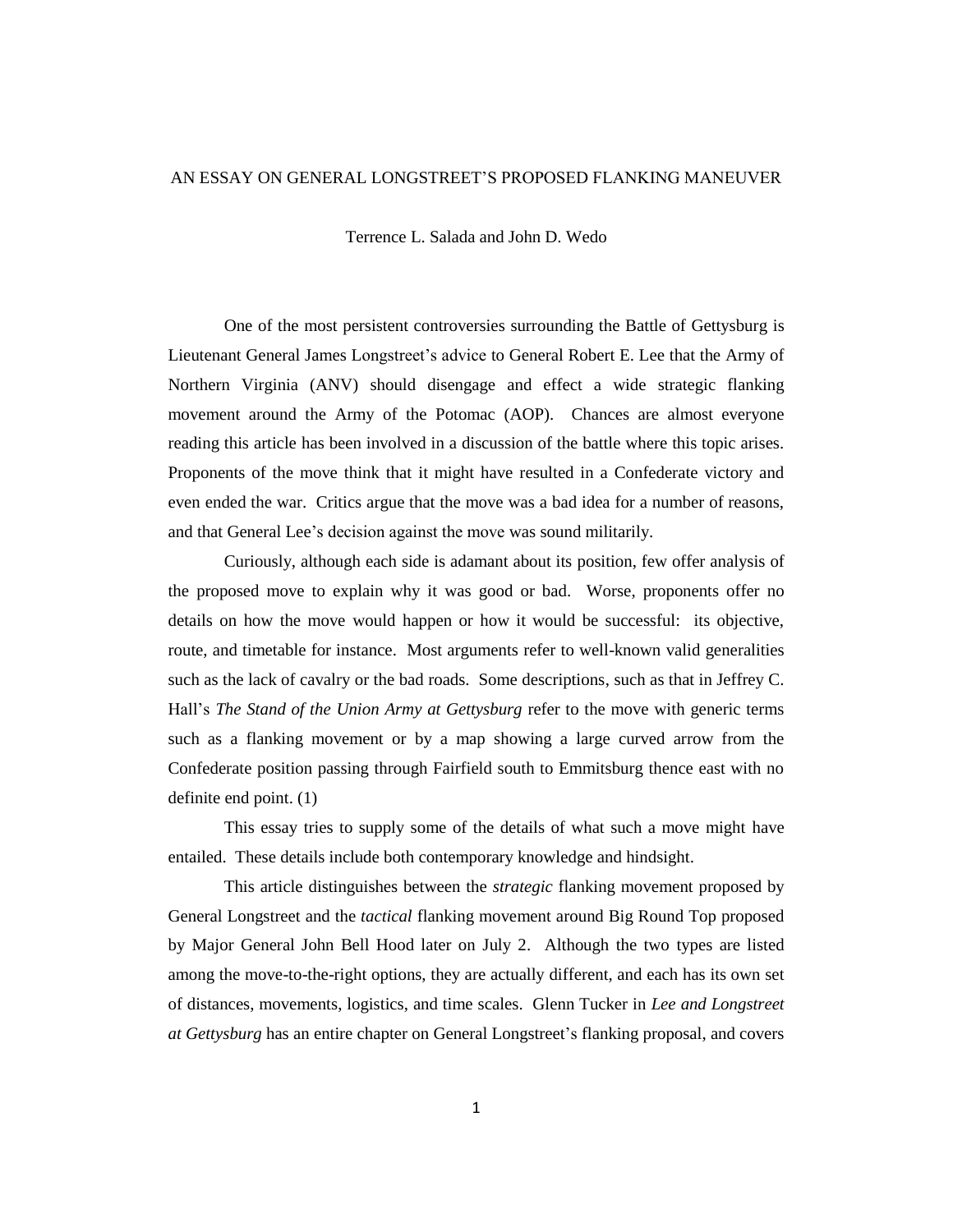both the strategic and tactical options. (2) Scott Bowden and Bill Ward in *Last Chance for Victory*, give a good analysis of General Lee's five options for the morning of July 2 with special emphasis on the southward strategic flanking movement. (3) Combining these two sources presents a detailed analysis of all the options. This essay concentrates on only the strategic flanking movement east of South Mountain around the proximate Federal left: it does not cover a flanking movement involving a return to the west side of South Mountain.

Published opinions on General Longstreet's suggestion run the gamut. Tucker writes that "Longstreet should not have been discredited for holding a contrary--and, as it developed, a superior--view." (4) Harry W. Pfanz in *Gettysburg: The Second Day* writes that it "made a lot of sense in the abstract." (5) Douglas Southall Freeman in *Lee's Lieutenants: A Study in Command Volume 3: Gettysburg to Appomattox* refers to lack of cavalry and "days of delay" in a move to the right; he proposes no route. (6) Jeffrey D. Wert in *General James Longstreet: The Confederacy's Most Controversial Soldier, A Biography*, writes, "Longstreet's proposal of a vague flank movement was impractical, and Lee rightly dismissed it at the time." (7) Finally, Bowden and Ward call it Lee's "worst choice." (8) One can guess that personal opinions are similar.

Some disclaimers are warranted. This essay does not suggest that General Lee actually considered all of these points; rather, it suggests to the modern critic items to consider in judging his decision on the flanking movement. That decision was to not do it. General Lee himself never left a complete list of reasons he chose to stay and fight, and this essay does not try to fill that void. Nowhere does this article impugn the generalship of General Lee or General Longstreet nor does it overplay the generalship of General George G. Meade, commander of the AOP. None of the points presented suggest that the ANV was in any way substandard or inferior at that point during this campaign or the war. Such inapt suggestions would undermine the usefulness of the list. Finally, rather than trying to determine who is "correct," it is useful to study this discussion objectively between General Lee and General Longstreet as a disagreement between professionals who regarded each other highly: General Lee, the commander,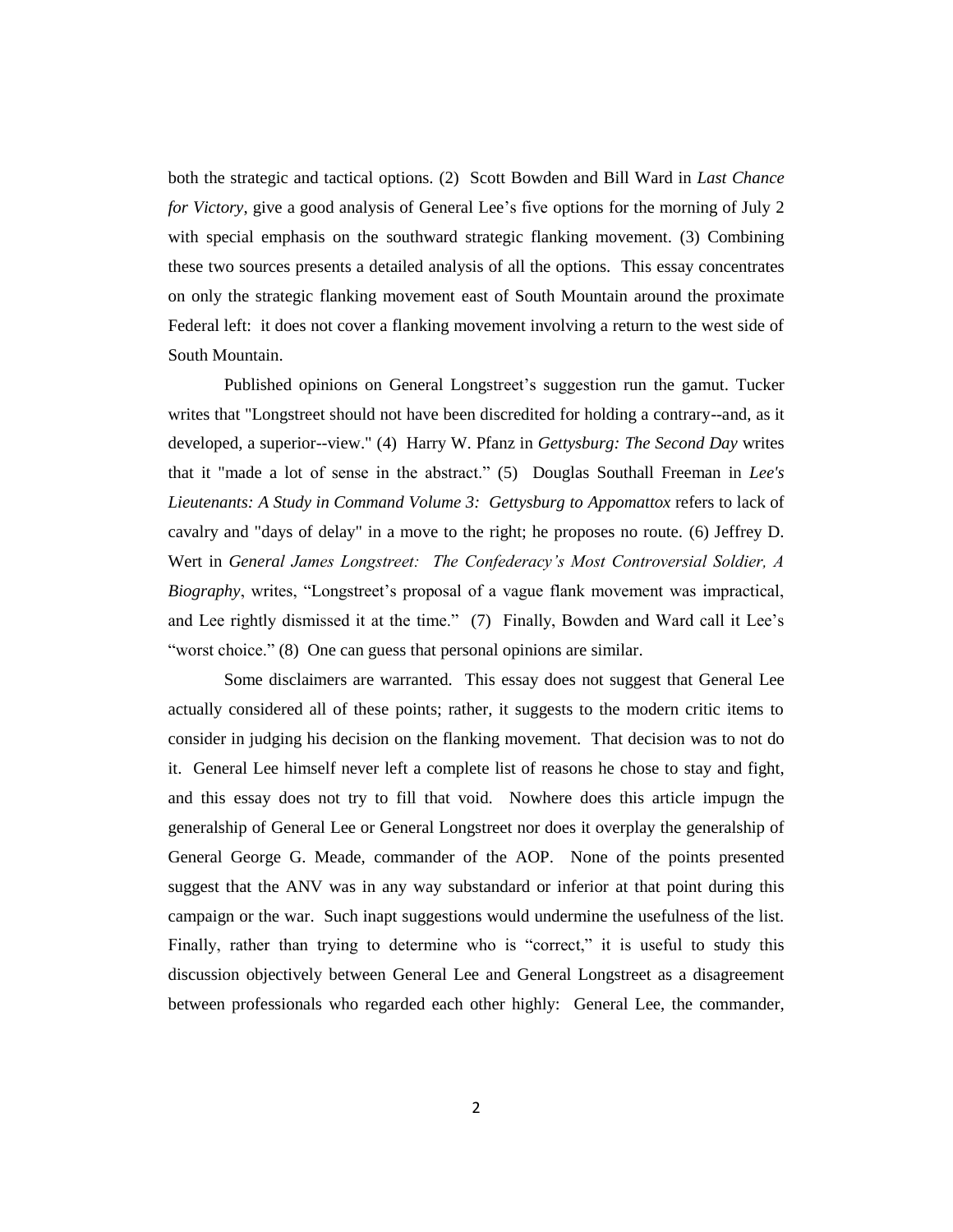seeking advice from his most trusted lieutenant, and General Longstreet, the proven, loyal subordinate, offering his best analysis and opinion to his superior.

The scene has become classic. Early on July 2, 1863 General Lee and General Longstreet view the Federal line from Seminary Hill, and they discuss the next move after one day's unexpected fighting on July 1. General Longstreet, commander of the First Corps, studied the Federal position, and he suggested to General Lee that it was too strong and that the army should disengage and move to the right. This would allow the ANV to find a suitable defensive position to force the AOP to attack it. General Lee also studied the Federal position and had conferred with his other corps commanders, Lt. Gen. Richard Ewell and Lt. Gen A. P. Hill, Second Corps and Third Corps, respectively. From this, he decided against the move: the rest of the battle ensued. The controversy lives to this day.

In analyzing any event, it is important to distinguish between what the participants knew and what hindsight now tells us. For instance, for Bowdon and Ward, in *Last Chance for Victory*, this is a major theme. They analyze each decision by what participant knew and *not* by the result, and offer insights as to how History might view certain decisions were an outcome different. For instance, they suggest that had the AOP lost the battle, General John Reynold's decision to send in two corps piecemeal on July 1 might be deemed a major cause of the Federal defeat. The Federal victory, however, obscures the beating taken by the First and Eleventh Corps, and it is rarely mentioned as a bad tactical choice. (9)

This distinction between contemporary knowledge (for clarity, what General Lee knew) and hindsight (for clarity, what we know) is important, and it means this: Judge General Lee only by what he knew. Judge your own opinion and that of others by hindsight: modify your opinion as required. Further, the analysis presented herein should serve as an example of what a position should entail when proposed. For example, it is one thing to say blithely, "Well, suppose that General Lee decided to move West of South Mountain?" and another to say, "General Lee could have moved West of South Mountain, and here are possible positions, routes, timetable, and possible Federal reactions."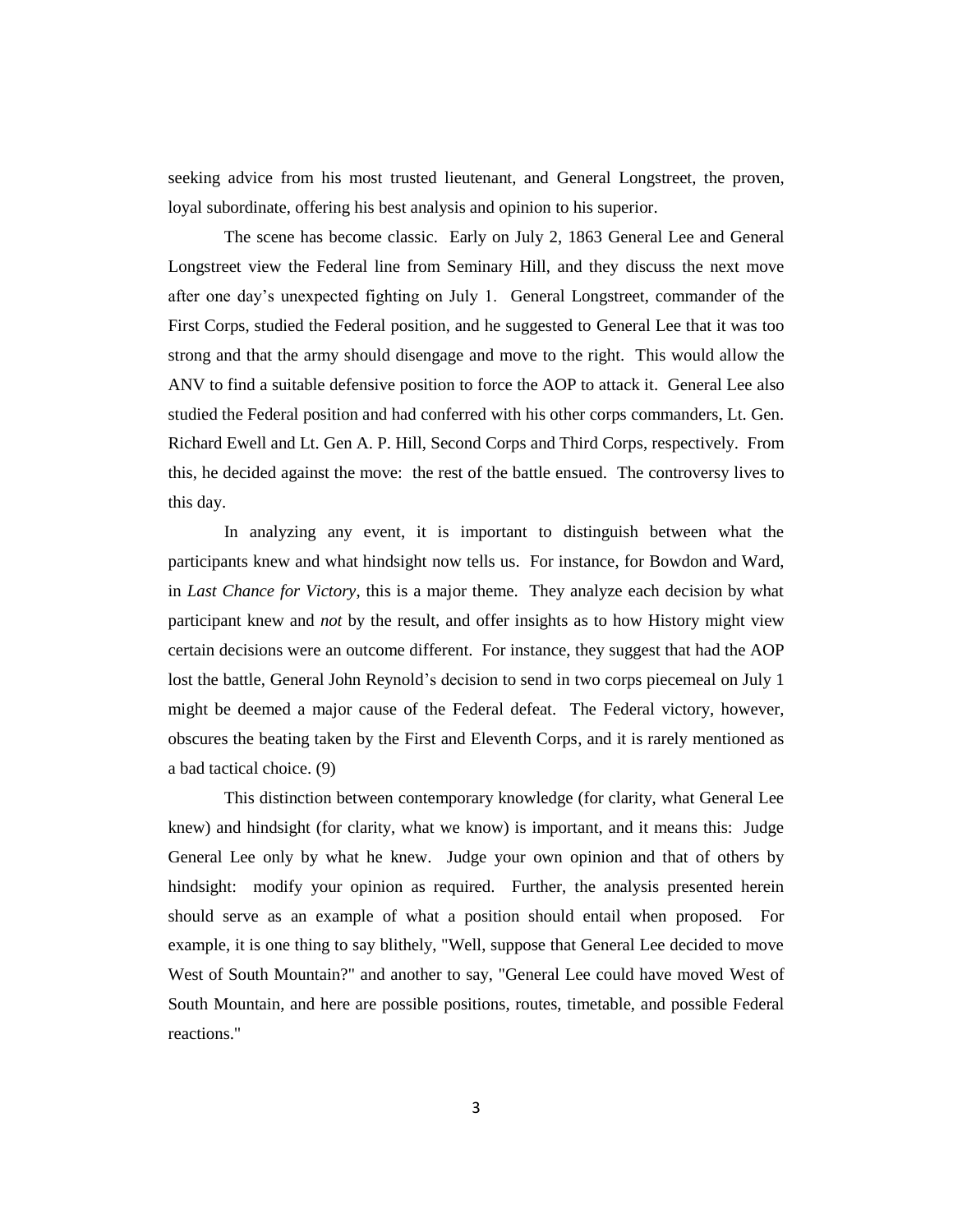The difference between the two statements is not small; rather, it is a chasm. The first statement is mere speculation and the stuff of unsubstantiated "what-ifs." Most of these seem to exist solely to reclaim victory for the losing side whether North or South, and they provide no substantive historical insight as to what actually happened. The second statement involves analysis which affords the true historical analyst ample opportunity to reconsider the original proposition if its details show it to be untenable.

Here then, is a list of considerations in analyzing General Lee's decision to not heed General Longstreet's advice:

*Lack of Stuart's Cavalry.* This point is so basic as to be axiomatic. General Stuart's ride around the AOP and more important, out of contact with Ewell's corps, affected every aspect of the ANV's operations during this period: reconnaissance, screening, mapping. Even the report of the AOP's proximity came not from Stuart, but from General Longstreet's paid spy, Harrison. Lesser known impacts are the location of Pickett's division 30 miles behind away from the battle to guard wagons and the use of the already small staffs of General Lee and others for reconnaissance and messenger duty, both normally cavalry tasks. General Lee was so painfully aware of this that on July 1, he asked almost every messenger reporting to him if he heard of General Stuart's whereabouts, an embarrassing situation for an army commander.

*Federal Convergence.* Before General Lee's order to concentrate, the ANV, minus Stuart, is spread out from Chambersburg to York. When General Lee learned of the AOP's location and marching speed from Longstreet's paid spy Harrison, he immediately ordered the ANV to concentrate near Cashtown or Gettysburg. Thus, it is the AOP's surprise (to General Lee) rapid approach and apparent concentration that force General Lee to concentrate quickly his army. The military principle of concentration of force would dictate this regardless of who was the Federal commander.

*Federal Competence.* When General Lee learns that General George Meade is now the Federal commander, having replaced General Joseph Hooker, he says two things about Meade: that he will make no mistake, and that he will take advantage of any Confederate mistake. No contemporary has offered an interpretation of this statement, so History must take it at face value. As such, it sounds as if General Lee is giving Meade a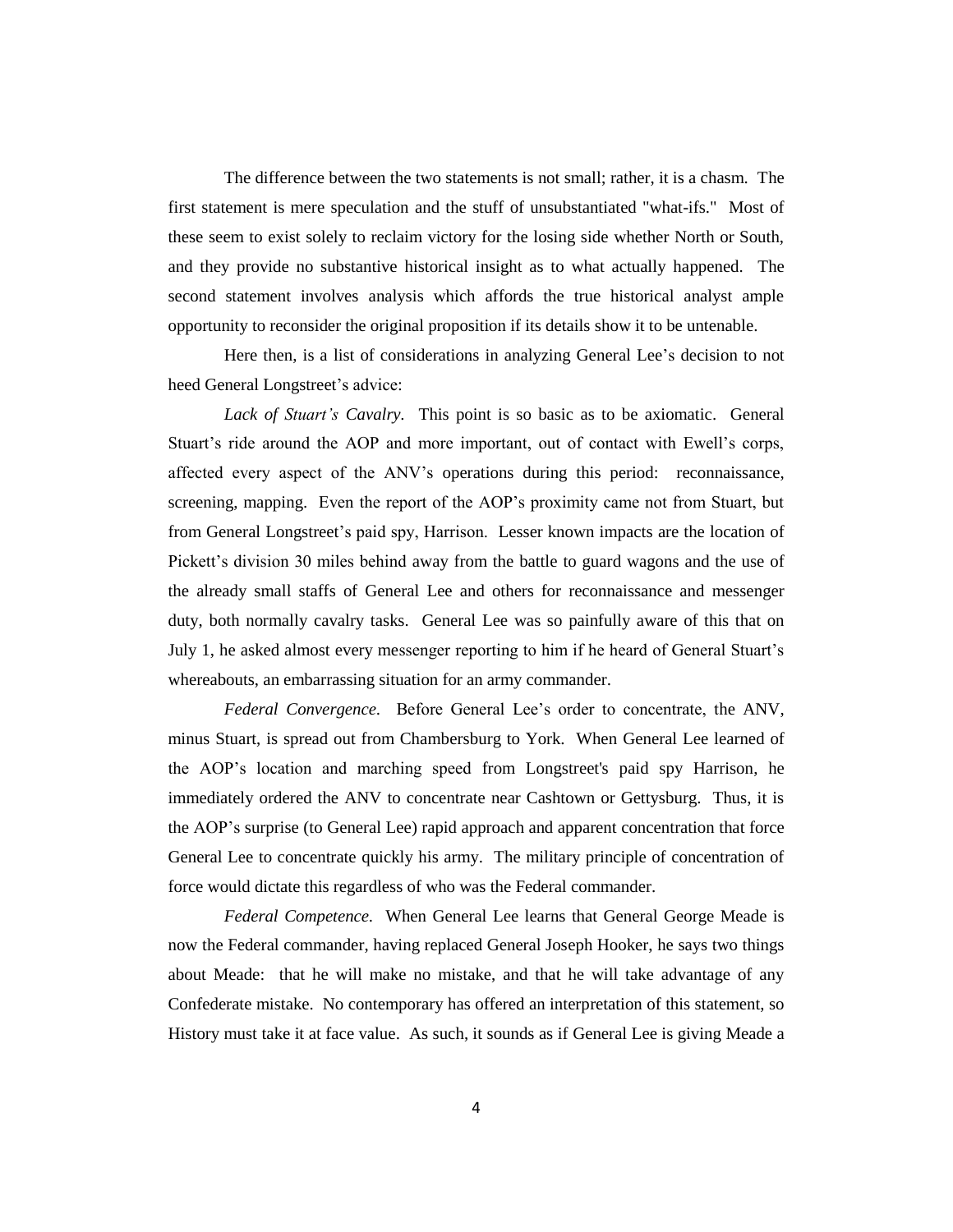pretty good grade, knowing Meade from the Old Army and from his current war record, and that he thinks that Meade is someone to take seriously. (10)

As for the army, there were several indications that the AOP was to be taken seriously. The Battle of Brandy Station on June 9 showed a competent and confident Federal cavalry; since then, it had dogged the Confederate advance, fighting a number of battles along the way. It was clearly doing its job, and well. Federal infantry fought bravely (Fredericksburg) and well (Antietam). Bad or indecisive generalship caused Federal defeats, and not the fighting qualities of the Union soldier. Confederate generals knew the fighting qualities of their Federal counterparts—Hancock, Sedgwick, and Hunt for example. Meade's appointment as commander indicated to General Lee at least, that this was an able complement to a good army.

Likewise, on July 1, even though the ANV defeated two Federal corps, the latter had fought well almost all day long. Then in mid-afternoon, after fighting all day and being outnumbered and outflanked, the Federal army retreated to positions stronger than those held by the Confederates. History concentrates far too much on the late afternoon retreat, commonly called a "rout," and ignores the entire day's fighting. Pfanz, in *Gettysburg: The First Day*, places total casualties at roughly 9,500 for the Federals and 6,500 for the Confederates. (11) General Lee could only estimate the Federal numbers, but he might have had some idea of his own losses as reported to him from his generals even though his orders were to avoid a general engagement. Although slightly askew between defender and attacker, the numbers should tell the modern historian that although the Federals retreated at day's end, they inflicted damage on the ANV.

*Confederate Convergence.* At the start of July 2, only Stuart's cavalry and Longstreet's corps were not assembled with the army, but were on their way. Thus, at great effort and casualty, the ANV was concentrated. Static, non-cavalry surveillance indicated that the AOP was also concentrating, and that it did not appear to be leaving. Unlike Chancellorsville, no opportunity availed itself to General Lee on the morning of July 2 to disperse the ANV, especially because Stuart's cavalry was not available to supply the required information on terrain, enemy location and strength, and so forth. General Lee knew that two Federal corps were already in the area and not moving, the 1st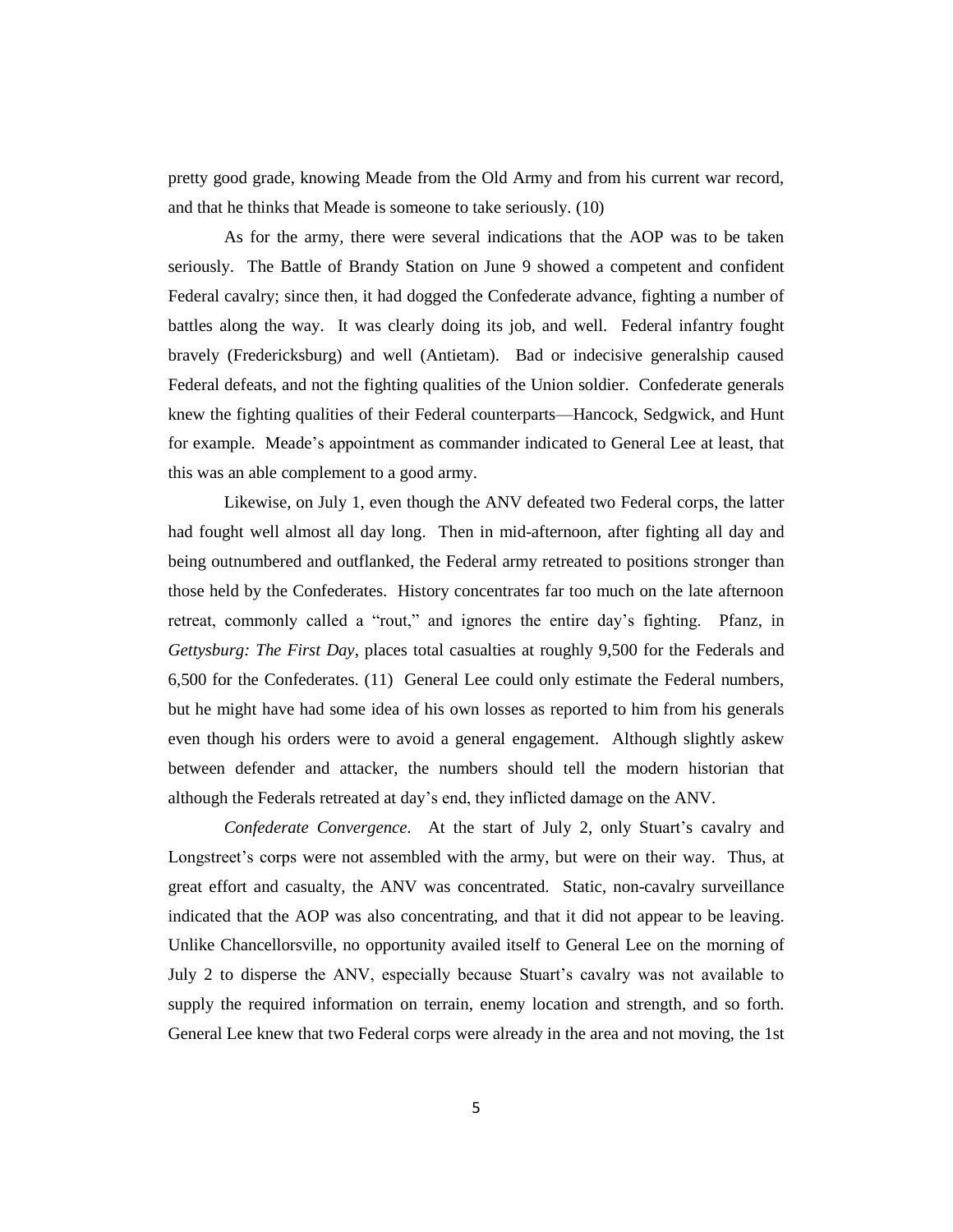and the 11th, but he basically had no firm idea where were the other five corps. It would be easy for a competent engineer like General Lee to start with the scout Harrison's reported map locations of the other corps and to extrapolate their arrival times. Moving the army southward with five Federal corps unaccounted for (and no cavalry to find them), opened the possibility that the ANV could run into them piecemeal on unfavorable ground under unfavorable circumstances. (This being the reason he concentrated the army in the first place.) At this point, therefore, General Lee knew where both armies were, and with no cavalry, that was the best he could ask for.

*Water.* The importance of water cannot be overestimated. In 1863, local water supplies were limited to streams and wells, there being no major river nearby. Using a figure of 2,500 for the population of the town, the encampment of both armies, with a combined total of around 150,000 men and thousands of animals, increased the human drain on the local water supply by sixty-fold. (12) Local water stocks would be used up quickly, and streams would quickly be fouled by the effluent of about 200,000 more mammals. (For comparison, today, the *entire* population of Adams County is about 90,000.) Combine this with the developing AOP supply line originating at Westminster, and it is clear that staying in the area for an extended duration was not a good option. (13) General Lee, therefore, had to decide quickly.

*Weather.* This is truly hindsight because scientific weather forecasting did not exist in 1863, and it would not for another 70 years or so. Neither General Lee nor General Meade had insight, capability, or advantage here. Weather impacts all military operations, but the weather after the battle, known to historians, must be considered for its impact on possible army positions during a proposed move. The July heat and humidity affected both armies equally. This should be clear to historians from the number of Union stragglers on the march north and by the slow, dusty march of General Hood's and General Lafayette McLaws's divisions on the afternoon on July 2. The record shows also that it did rain heavily on the night of July 4 a few hours after the retreat began and on the night of July 7, and that these were torrential rains. (14) It is for historians to consider the effect that these unpredicted storms would have had on projected dispositions of the ANV spread out in a wide maneuver south.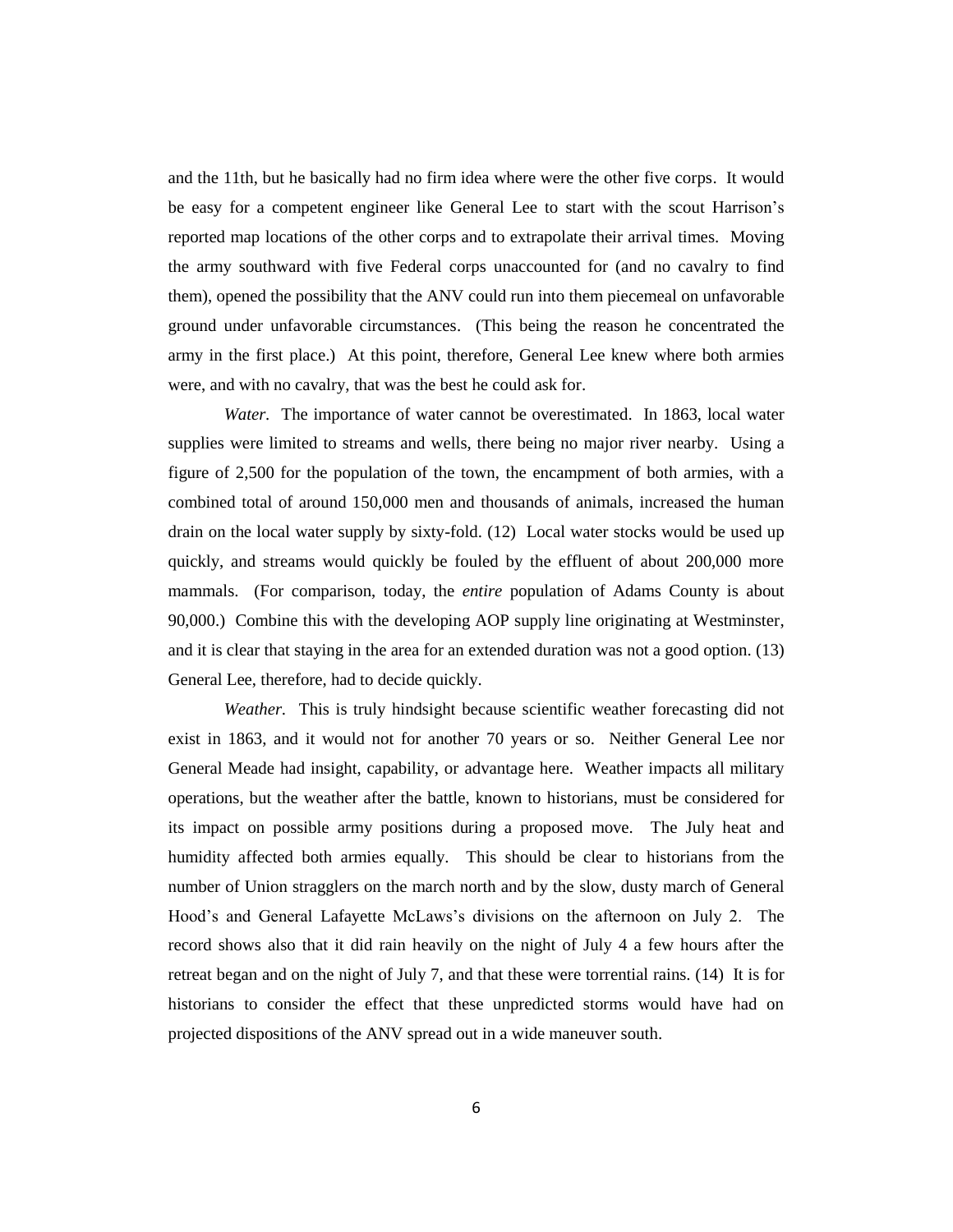*The Radial Roads*. The most obvious cartographic feature of the town is the radial road network. Eleven roads enter as if from all points of the clock, and one can imagine easily both commanders viewing the town as a good convergence point. At the start of July 2, the Federals controlled firmly the Taneytown Road and Baltimore Pike south and east of town. The Emmitsburg Road was under Federal influence: divisions were using it to approach the town and cavalry patrolled it, but it was not safely behind Federal lines as were the two aforementioned roads. The Confederates controlled the rest. Also, three of these roads were improved, all-weather roads: Baltimore, Chambersburg, and York. (15) Of these, the Confederates controlled the last two. All Confederate-controlled roads, however, were the wrong roads for a move to the right, at least in the Gettysburg area. Worse, the next major road around the clock from the Emmitsburg Road is the Fairfield (or Hagerstown) Road (Modern PA Route 116) which leads west southwest. Thus, the converging road network that served both armies so well in the approach to the town now worked heavily in the AOP's favor because it controlled the roads that General Lee needed for a southward flanking movement. (Remember that this essay covers only a flanking movement east of South Mountain.) In addition, the positions of the armies relative to the town and the roads meant that Meade could respond to a Confederate flank attempt easier than General Lee could make it.

The position of the Federal VI Corps is an example of the Federal advantage here. The largest corps in the AOP, it arrived on the Baltimore Pike [Modern PA Route 97] on mid-afternoon of Jul 2. Its position on that road behind Big Round Top is normally counted as one of the potential obstacles to the success of General Hood's proposed envelopment around that hillock, but it also applies to Longstreet's proposed turning movement. Had General Lee decided on Jul 2 to disengage the ANV to swing south and east, then no Confederate attack occurs on Jul 2. The VI Corps then occupies miles of the Baltimore Pike through Littlestown, and this road is one of the three improved, all-weather roads radiating from town. An early move to set up the ANV for this southward maneuver is to disengage General Ewell's II Corps from its position northeast and north of town. With no threat from the north and with the ANV moving to the south and east, the powerful and well-lead VI Corps is in good position on a good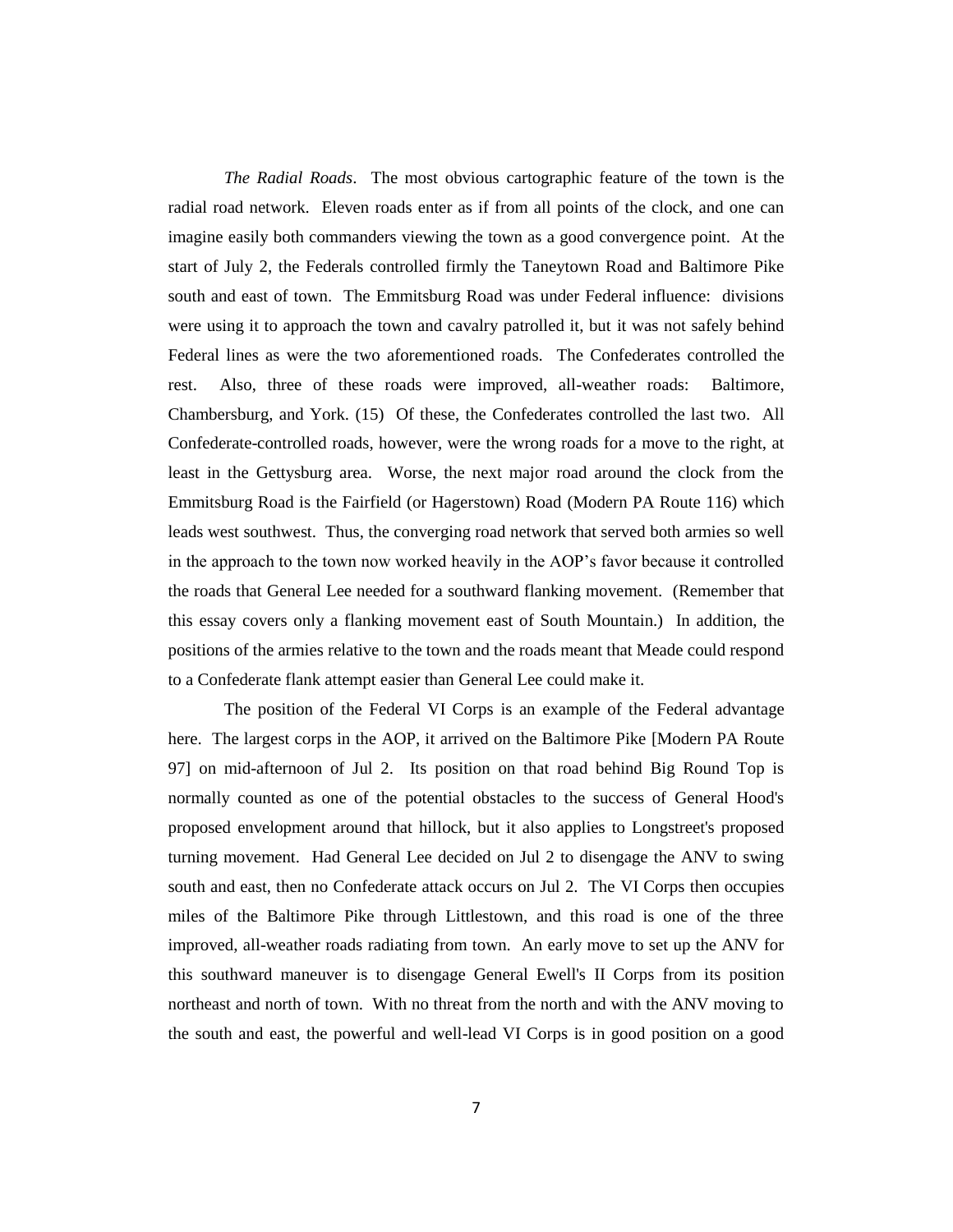road southeast of town to move southwest, south, or southeast, as needed, to dispute the Confederate movement directly or on the flank.

*The Transverse Roads*. Coddington, in *The Gettysburg Campaign*, states that the radial roads were connected by lateral roads forming "weblike complex of highways." He states further that the network of roads and the open terrain "would lend themselves to rapid military maneuver for offensive operations," but does not specify tactical or strategic operations. (16) To be clear, there was in 1863 (or today for that matter) no beltway around Gettysburg like I-495 around Washington, D.C. Instead the transverse roads linking the 11 radial roads are mostly farm lanes. According to an 1858 map, they are disjointed and not plentiful. (17) Bowden and Ward describe them more accurately (as is covered below) as "small overland trails that would have slowed the march rate of the army to a crawl." (18) Whereas they were fine for local farm needs, one must question their ability to support an army of 70,000 men plus wagons and animals in a movement requiring speed.

A study of these roads in the crucial area between the Fairfield Road and Emmitsburg confirms why General Lee's choice to not move south might have been the better option. Two ways, singly or together, exist to perform such a study:

1. Transfer the 1858 roads to a modern local road map, and travel those roads documenting their features. (In this case, the modern map was from a local real estate company, so any map serves.)

2. Use an internet map tool that includes roads, terrain, and satellite views.

The authors performed the first method in the Fall of 2008, and used the second method when required for follow-up. Because the 1858 map has no road names, the modern road names are used. In addition, the map ends at the Pennsylvania-Maryland border just south of the small town of Greenmount, Pennsylvania. Emmitsburg is just south of the state line, so within the limit of the available map, Greenmount is close enough to Emmitsburg to suffice. For the analysis, it is helpful to break up the area of interest into three rough sections: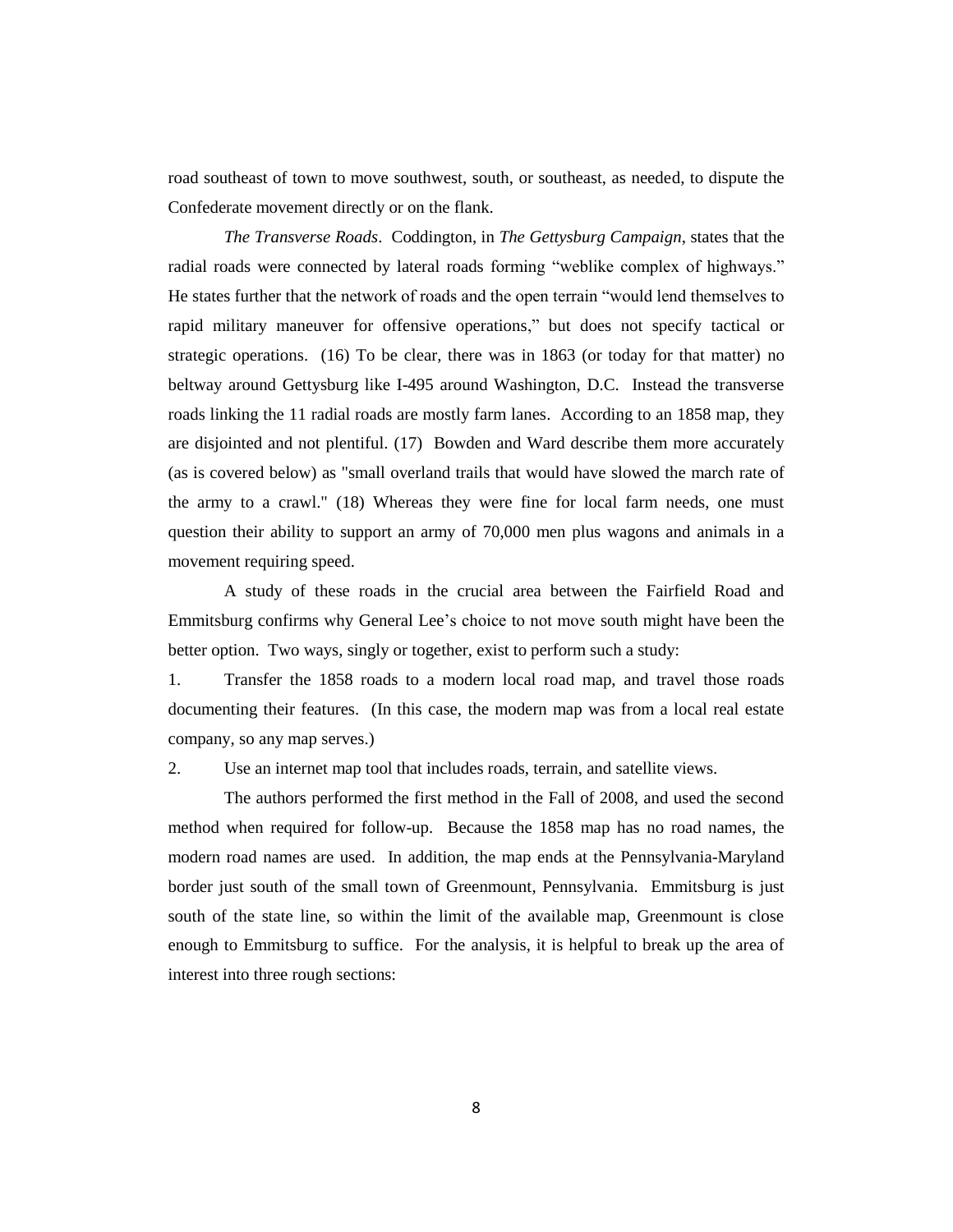- The Chambersburg-Gettysburg-Greencastle triangle, called here the Logistical Triangle, seven miles long between Chambersburg and Greencastle with the other two sides being about 20 miles each.

- The Cashtown-Gettysburg-Fairfield triangle, called here the Tactical Triangle, which is the eastern part of the first triangle, about eight miles on each side.

- The Fairfield-Gettysburg-Greenmount triangle, called here the Southern Triangle, Fairfield to Gettysburg, eight miles apart, Gettysburg to Greenmount, seven miles, Fairfield to Greenmount, six miles. Greenmount is just north of the border Pennsylvania-Maryland border from Emmitsburg.

Relative to a southward maneuver, features of this area are:

1. There is no direct road south from Gettysburg. Within the Logistical Triangle, the straightest and most direct routes (with fewer stops and dog legs) run west or southwest. The best of these is the Fairfield Road (Modern PA Route 116). From the Cashtown Road (Modern U.S Route 30) leading southwest are Herr's Ridge Road (two miles from Gettysburg) and Knoxlyn Road (three miles from Gettysburg) both lead southwest and both intersect the Fairfield Road, at three and six miles, respectively.

North of the Fairfield Road intersection, the Knoxlyn Road branches west onto Knox road, and this ends at Carroll's Tract Road in Ortanna about three miles north of Fairfield. At this point looking west is a mountain running southwest to northeast from Fairfield. It can be found on a map easily because west of town the railroad line from Gettysburg curves to the southwest, and these tracks (and Carroll's Tract Road) follow the mountain. (This track, by the way, is the modern extension of the rail line in the "unfinished railroad cut" at the time of the battle.) This mountain eight miles west of Gettysburg represents the westernmost limit of the maneuverability of the ANV within the Logistical Triangle, and it must be considered in any discussion of a move to the south. Carroll's Tract Road enters Fairfield eight miles southwest of Gettysburg. Within this area, the roads are of varying grades, with some stretches being steep enough to make slow going for men, wagons, or artillery.

From Knoxlyn road, two roads lead southeast, Blackhorse Tavern and Knoxlyn-Ortanna. They intersect at the Fairfield Road within a half mile of each other, with the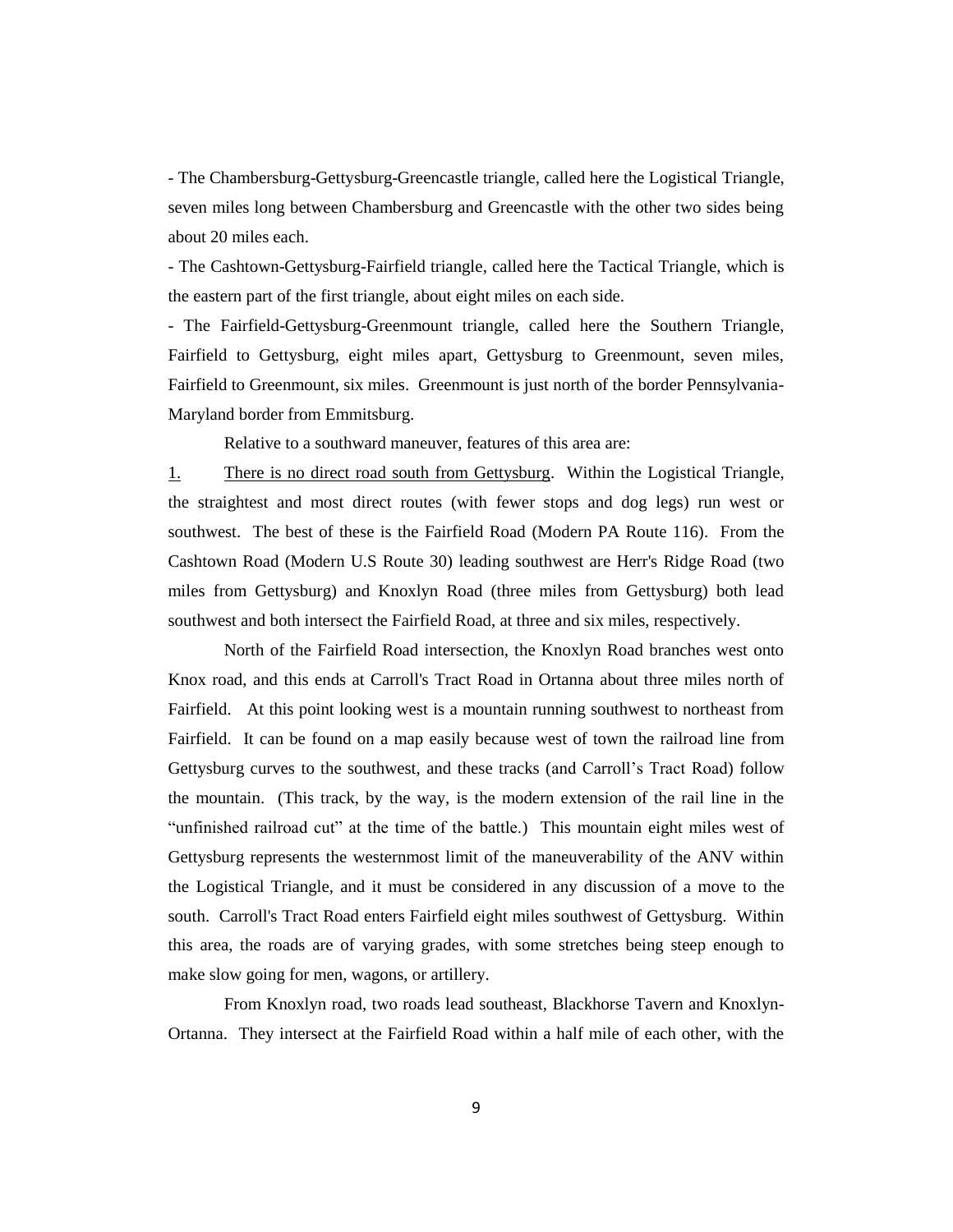Blackhorse Tavern Road being the more eastern of the two and crossing the Fairfield Road. The Knoxlyn-Ortanna Road ends there. Herr Ridge Road ends at the Fairfield Road one half mile east of Blackhorse Tavern. Within a mile, therefore, three roads converge at the Fairfield Road--from west to east, Knoxlyn-Ortanna, Blackhorse Tavern, and Herr Ridge--with only one road, Blackhorse Tavern, leading southeast into the Southern Triangle. Proponents of the move must address the potential for a bottleneck here. An alternative, but farther, route to the Fairfield Road is the aforementioned Knoxlyn-Knox-Carroll's Tract Route, which has a length of about eleven miles.

Starting at the Fairfield Road in the Southern Triangle, Blackhorse Tavern Road ends at Millerstown Road. Taking this east intersects the Emmitsburg Road at the Peach Orchard. This intersection is within sight of Little Round Top and Federal left where General John Buford's cavalry bivouacked the night of July 1, and from which Colonel Thomas Devin sent patrols out on the Emmitsburg Road. (19) Also, on the morning of July 2 units of the Federal Third Corps were on the Emmitsburg road. (20) With the potential for a bottleneck and discovery, this option, therefore, does not appear to be a good one. The maneuver route might need to be west of this conjunction.

Continuing southeast from Carroll's Tract Road near Fairfield, one has two choices of parallel southeast roads: Water Station Road about one-half mile to the west and Bullfrog Road to the east. Both end at or near the Emmitsburg Road (Modern US Route 15) near Greenmount at about 8 miles and 7 miles south of Gettysburg, respectively. The total travel distance from Gettysburg through Ortanna and Fairfield to Greenmount is thus about 17 miles. This spot is still three miles west of a line drawn directly south from Gettysburg, using the modern village of Barlow (and the modern Greenmount-Barlow Road) as the reference point. A mile-long section of Bullfrog Road between McGlaughin and Pumping Station Roads was steep enough that our car switched automatically into second gear, indicating that it might not be a good road for wagons or artillery drawn by animals. Despite the steep grade, to get directly south of Gettysburg using this route entails 17 miles from behind the Confederate lines to near Emmetsburg. At an assumed speed of 2 miles/hour (for a corps-sized unit), this represents a minimum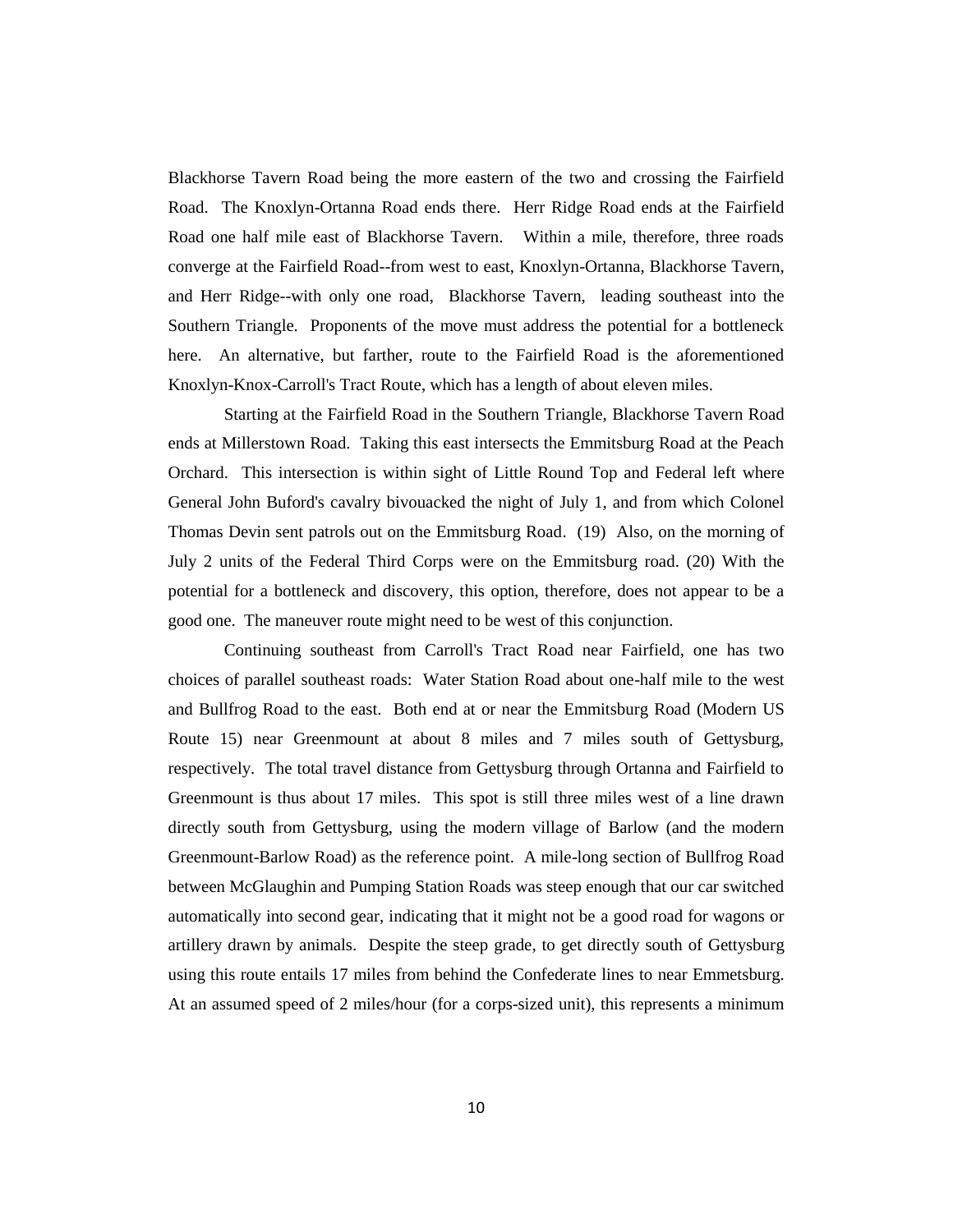eight-hour detour for the entire army to march just to arrive at the first moderately clear area.

According to a campaign map in Coddington (Map 1), a road existed between Emmitsburg to Taneytown and thence to Westminster (Modern MD Route 140), but getting there involves moving and maneuvering the ANV through the areas described above. (21) In addition, had General Lee followed Longstreet's advice and moved on the morning of July 2, much of the areas described above would have been un-scouted and unmapped, making such a move into the unknown unattractive, especially with a large, competently led Federal army one mile away with easy access out of town on the radial roads south.

The geographic result, then, is that east-west road movement in this area (required by the ANV) is difficult, but that north-south movement (required by the AOP) is easier. Meade could therefore respond to Lee's movements easier than Lee could make them.

2. Concealment is not guaranteed. Prior to its concentration, the ANV was well concealed behind the Blue Ridge for most of its journey north. Units of the Second Corps east of Harrisburg were more in the open than those starting from Harrisburg and extending to the southwest, but with the AOP in Maryland, this was no problem. Competent cavalry on either side could determine quickly the location of the opposing forces. For example, General Buford's troopers needed only a few hours on June 30 to determine accurately the disposition of the ANV in the immediate areas from the west to the east of town. It is difficult to imagine three divisions of Federal cavalry becoming suddenly idle, inert, or ineffective such that a move of the entire ANV a few miles south would go unnoticed.

Within the Tactical Triangle west of Knoxlyn Road one is concealed adequately from ground observation (such as cavalry) from the east. East of Knoxlyn Road, from the Wheatfield Road to Emmitsburg, all roads leading east or southeast from the Fairfield Road are in fairly flat terrain, and all must end at or cross the Emmitsburg Road. East of the Emmitsburg Road from Greenmount is also flat and conducive to unfettered northsouth movement, as discovered by Federals marching toward the town before the battle.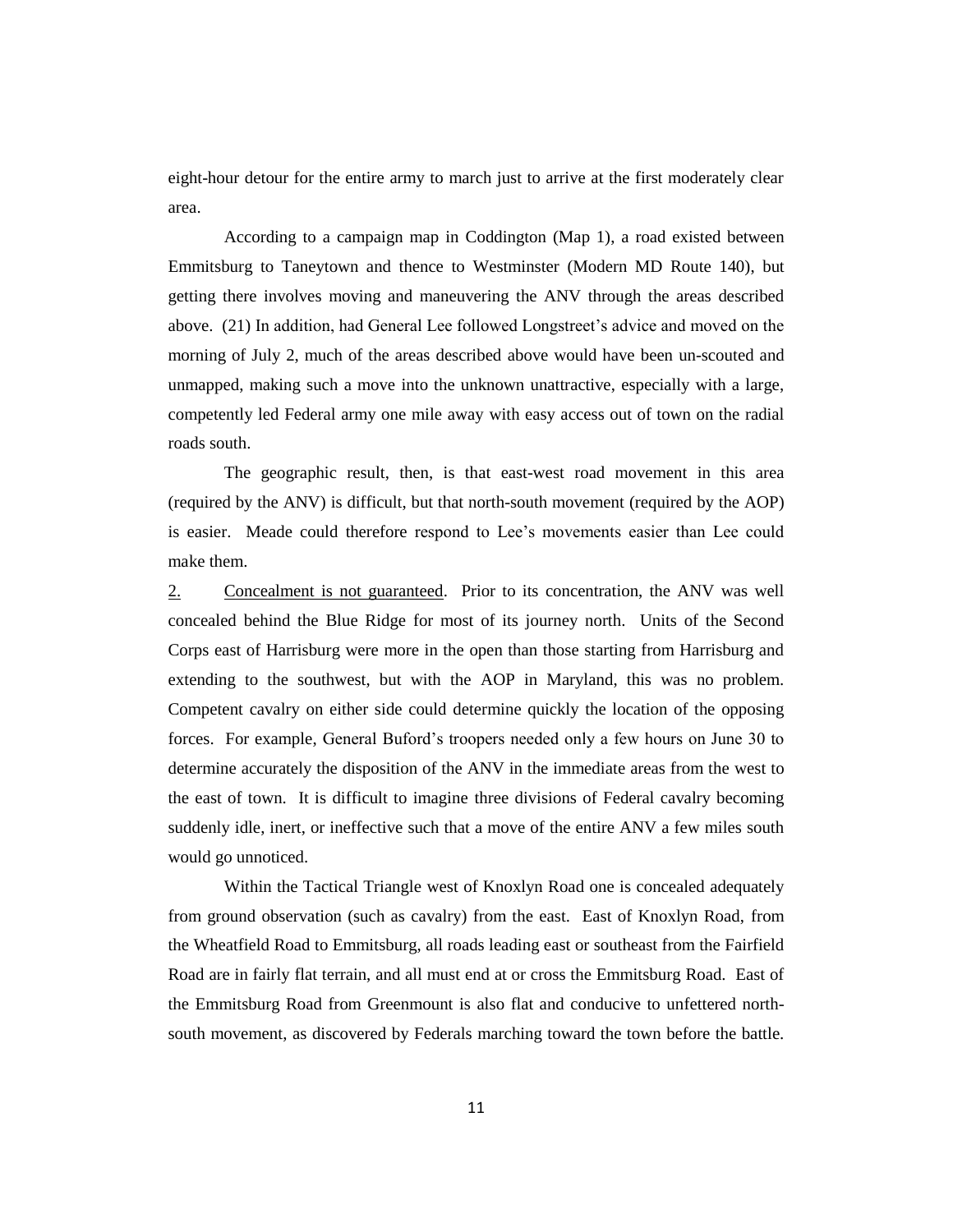In this area between the Emmitsburg Road and the Taneytown Road, there appear to be two or three east-west roads, the modern Greenmount-Barlow Road for instance, all of which appear as non-linear farm lanes with turns enough (to service the local farms) to extend the three-mile linear distance to about four or five miles. Proponents of the move must consider the flat, open terrain here, the lack of Confederate cavalry, and the presence of Federal cavalry in the Emmitsburg area on the morning of July 2 relative to the routes available.

On July 1, General Daniel Sickles left two brigades and two batteries in Emmitsburg to guard the Federal left and rear. (22) From June 28 to July 2, Colonel Ulric Dahlgren and a small patrol probed behind South Mountain as far as Waynesboro and Greencastle. And on the same day, a reserve cavalry brigade was assigned to Emmitsburg. (23) The point is that the Southern Triangle had plenty of Federal forces present throughout the battle so that it is highly probable that any large-scale Confederate maneuver would have been detected readily. In addition, on July 2, General Buford was granted a refit, although his losses from the previous day were small. His two brigades departed from the Federal left for Westminster in the morning, and the encamped the night in Taneytown. (24) It is difficult to imagine a better place than Taneytown or Westminster for General Buford's division to be placed to cover the Federal left against a grand Confederate swing south and east. It is unknown of course how much of these deployments General Lee was aware of on the morning of July 2, but it is clear that by plan or by accident, ample Federal forces were in the area proposed by the move to detect it.

3. An Extensive Timetable Comes into Play*.* At some point, the discussion must shift to time. Armies on the march were limited by the roads, by topography, and by both the biological speed of humans and animals and the biological ability of humans and animals to carry (or pull) loads. There is no slashing, high-speed, blitzkrieg-type movement here. With no radio, communications are restricted similarly.

For instance, had General Lee decided on the morning of July 2 to move south and then east, he would have to address his supply line. Without modification, it would extend along the two northern sides of the Logistical Triangle and then curve southwest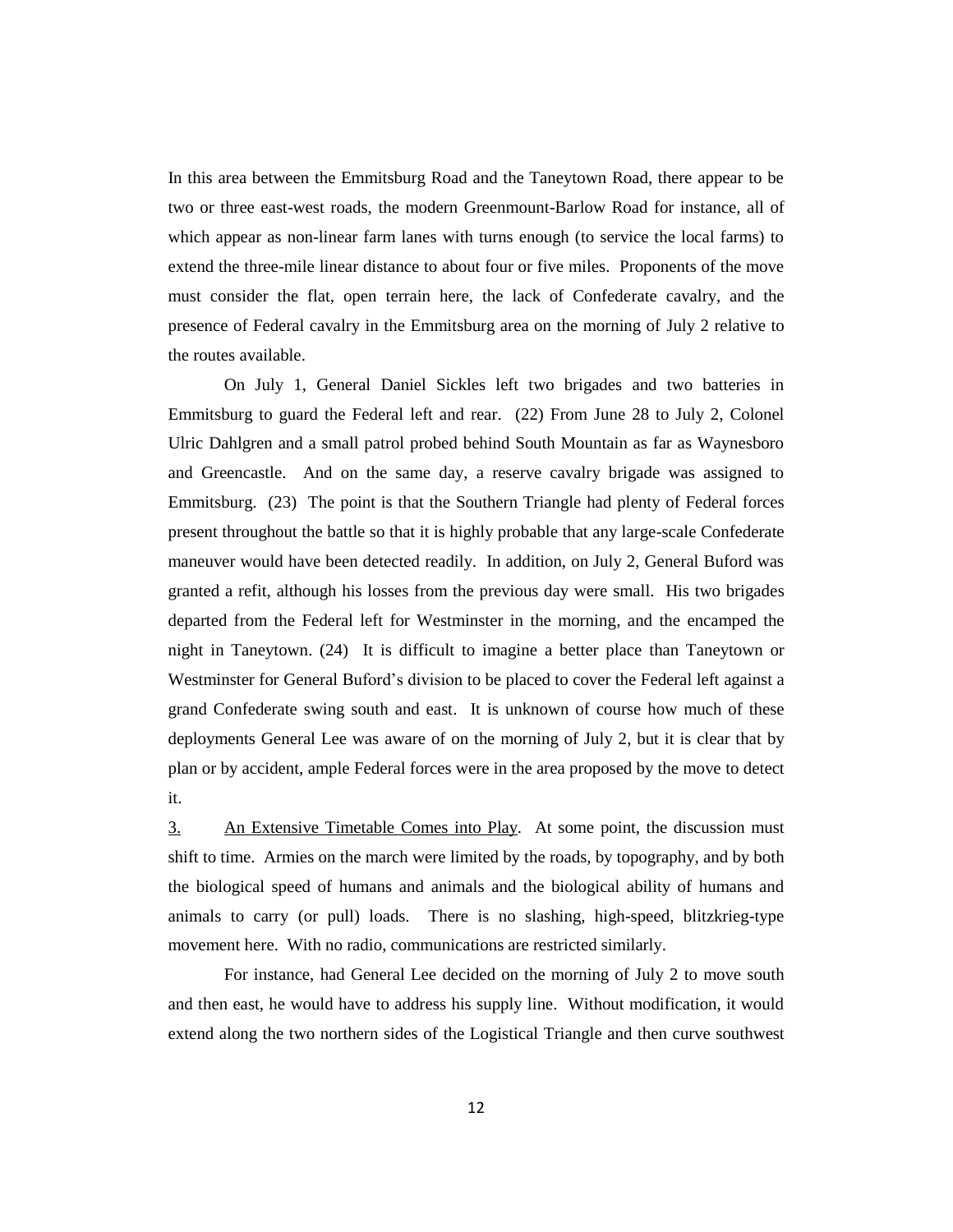to south to east either 11 or 17 miles depending on the route. With this northern arc already 27 miles in length, this would mean a supply line arcing north and south 38 to 44 miles for an army moving south and east. It is inconceivable that a commander of General Lee's ability would attempt such a maneuver resulting in a circuitous supply with a minimum pointless length of about 40 miles just to get directly south of town. Proponents of the move must address this supply line and the time required to modify it.

For instance, shifting to Fairfield-Waynesboro involves moving a large subset of up to 40 miles of wagons from Gettysburg to Waysneboro backward to go through Waynesboro. If General Lee decided to re-route his supply line as described above, some wagons would continue forward, and some wagons would have to turn back through the Cashtown pass to travel along the southern leg of the Logistic Triangle. Planning such a move of both army and supplies would take some time. Upon deciding which wagons would go where, orders would be required to the corps commanders and then to the quartermasters and then to the wagons. At a liberal speed of four miles/hour, it would take couriers a minimum of five hours to inform the wagons at the midpoint of 20 miles. Planning the move, writing the orders, and informing the participants would therefore take the better part of the day to reach the farthest wagons. This means that such a maneuver south could not start until the evening of July 2 or the morning of July 3 at the earliest. Once informed of the plan, affected wagons along the upper arc of the Logistical Triangle must be turned around and sent on their way back to Waynesboro. (It might be useful to imagine how quickly such a logistical re-alignment could occur *today* with instantaneous communication and mechanized vehicles on the 1863 roads. Given all this, it would *still* require a number of hours to plan and effect with the limitations of the routes outlines above.)

Switching to fighting units, on the morning of July 2, Longstreet's First Corps was spread from Chambersburg to Cashtown meaning that the southern leg of the future Confederate battle line was not yet in place. Only the Second and Third Corps were deployed in an arc west to north to east of the town. The Cashtown Road therefore contained Third Corps wagons and two divisions of the First Corps, and it would be required for crossing of the Third Corps and much of the Second Corps to enter the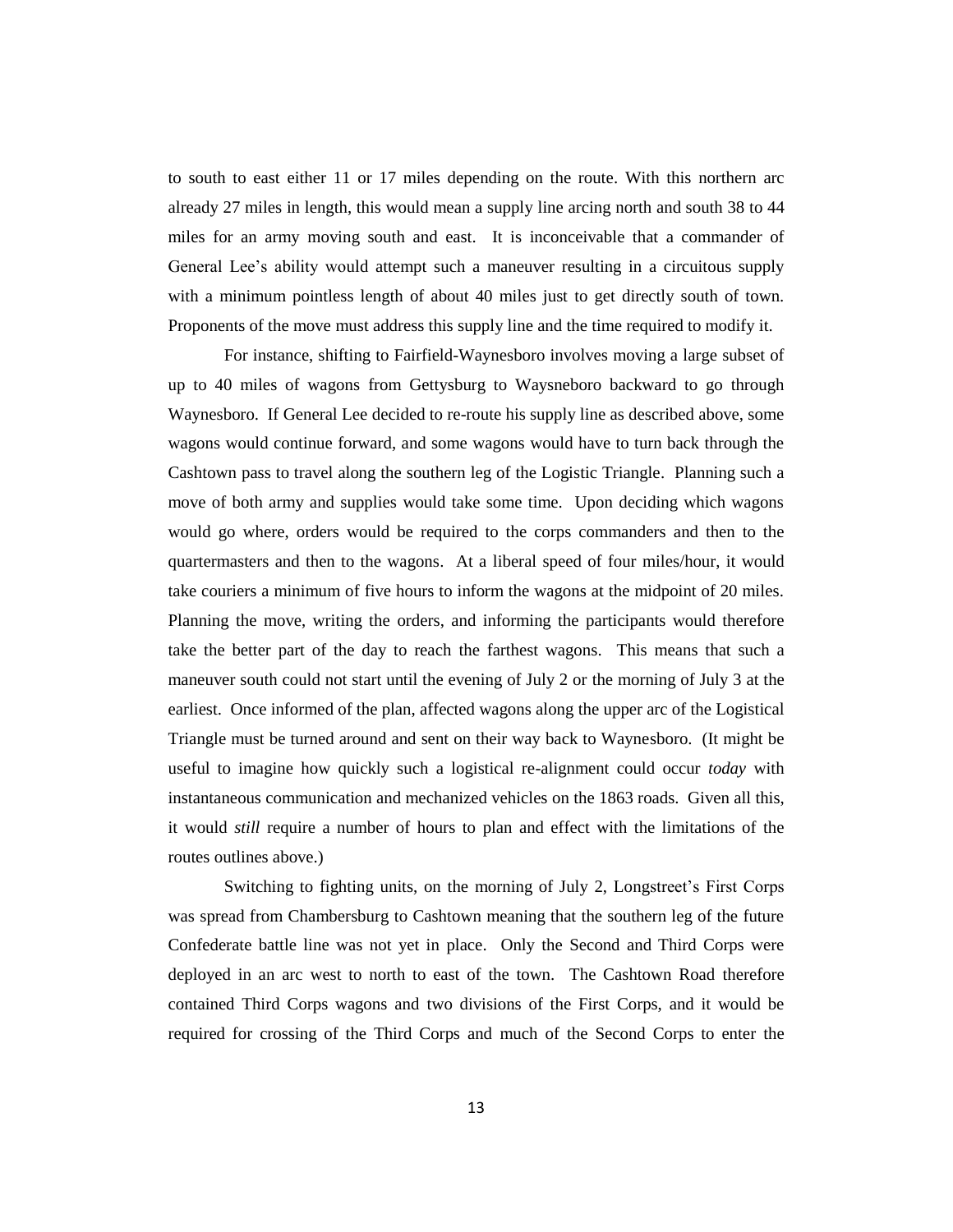Tactical Triangle directly behind the north-south Confederate line. Very little of the ANV was south of the town where Longstreet's flanking movement required them to be. General Lee and his corps commanders and staff would have to plan this too. With the AOP one mile away, a phased withdrawal of the northern units south would occur. In addition, the wounded from the previous day's fighting would require attention: if ordered to move, Confederate army surgeons must perform triage to determine who should be ordered back, and arrangements made to load them on wagons and send them home.

Luckily, History has examples to evaluate these moves. One measure is the march of General Longstreet's two divisions from the Cashtown Road on July 2. Starting at Herr Ridge, General McLaws used mainly the farm lanes to reach the assigned assembly area south of the Third Corps positions instead of traveling off-road as Colonel E. P. Alexander's artillery had done. Because of the countermarch to avoid detection, the entire distance of two to four miles took between four and five hours, and was "not easy," largely because McLaws stuck to "farm lanes or very poor public roads." (25) Coddington calls this trek "a comedy of errors such as one might expect of inexperienced commanders and raw militia." (26) In addition, this movement without cavalry to scout and screen serves as a "laboratory" for a proposed flanking movement without cavalry.

Another example is the Confederate retreat. After Pickett's Charge on July 3, it took about 24 hours for the first wagons to move on the retreat route for the wounded up the Cashtown Road. Of course, the number of wounded on July 3 was much larger than on July 1, but this is another indicator that finite, extended time is required for such moves: they are not instantaneous. The first ambulances left on the Cashtown Road by 5:30 p.m. on July 4, and the first retreating army units of the Third Corps left the area on the Fairfield Road on July 4 after dark. (27) These moves therefore took about a day to start, but because they were traveling on diverging roads from the town, they involved less coordination that funneling the entire army south. The ANV executed its retreat with the assistance of Stuart's cavalry and with a Federal army across the field equally spent from three days of fighting. Neither of these conditions would be true on July 2.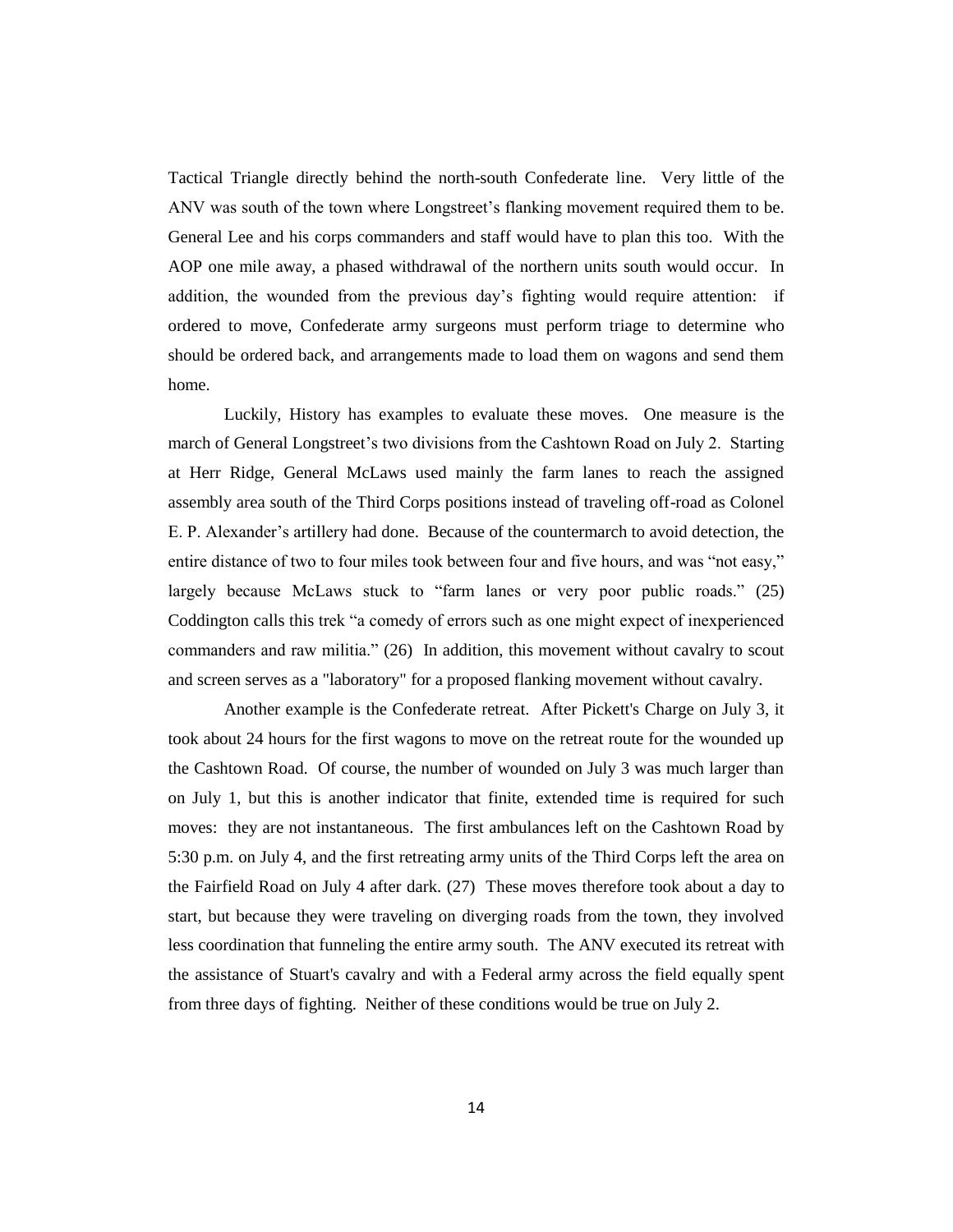The move-to-the-right discussion starts and ends with Stuart's cavalry. It arrived on the afternoon of July 2, and all indications are that both men and horses were exhausted. (28) Replacement mounts were not plentiful, and those animals returning from the trek required considerable rest, feeding, and care. (Compare this to General Buford's cavalry division which, as previously written, was approved for rest and refit at Westminster. Such was the quality of the Federal supply system.) Although the Confederate cavalry performed well covering the ANV's retreat from July 4 until July 14, it is correct to ask if Stuart's divisions could be ready quickly for a continuation of an offensive campaign of indeterminate duration. Of course, on the morning of July 2 General Lee still had no contact with Stuart, and he had no idea when it would occur. Proponents of the move must address the condition of the Confederate cavalry, and the time required to restore it to an operational level for another extended campaign of unknown duration.

## SUMMARY AND CONCLUSION

After a relatively easy three-week campaign with almost no substantive Federal interference, the ANV was stretched out in a poor position to meet the fast-moving AOP. General Robert E. Lee, upon learning of the Federal positions from a spy (and not from General Stuart) solved brilliantly the immediate problem of concentrating his army to meet the threat. In doing so, it not only concentrated in a relatively short two days, but did it so well that it outmaneuvered two Federal corps on July 1 and dealt them serious damage. For a number of reasons not covered in this essay, at the end of a day's hard fighting, the AOP controlled the high ground, and units of both armies were still moving to the area.

In the early morning of July 2, General Stuart's cavalry was still absent, and the ANV was still concentrating. For whatever reasons, General James Longstreet was the only corps commander advocating that the army disengage and swing wide to the south and east. Although General Lee valued General Longstreet as a commander, he disagreed, and he chose instead to not make that maneuver, indicating that he would stay and fight. The question is not who was "right" or "wrong"; rather, the question is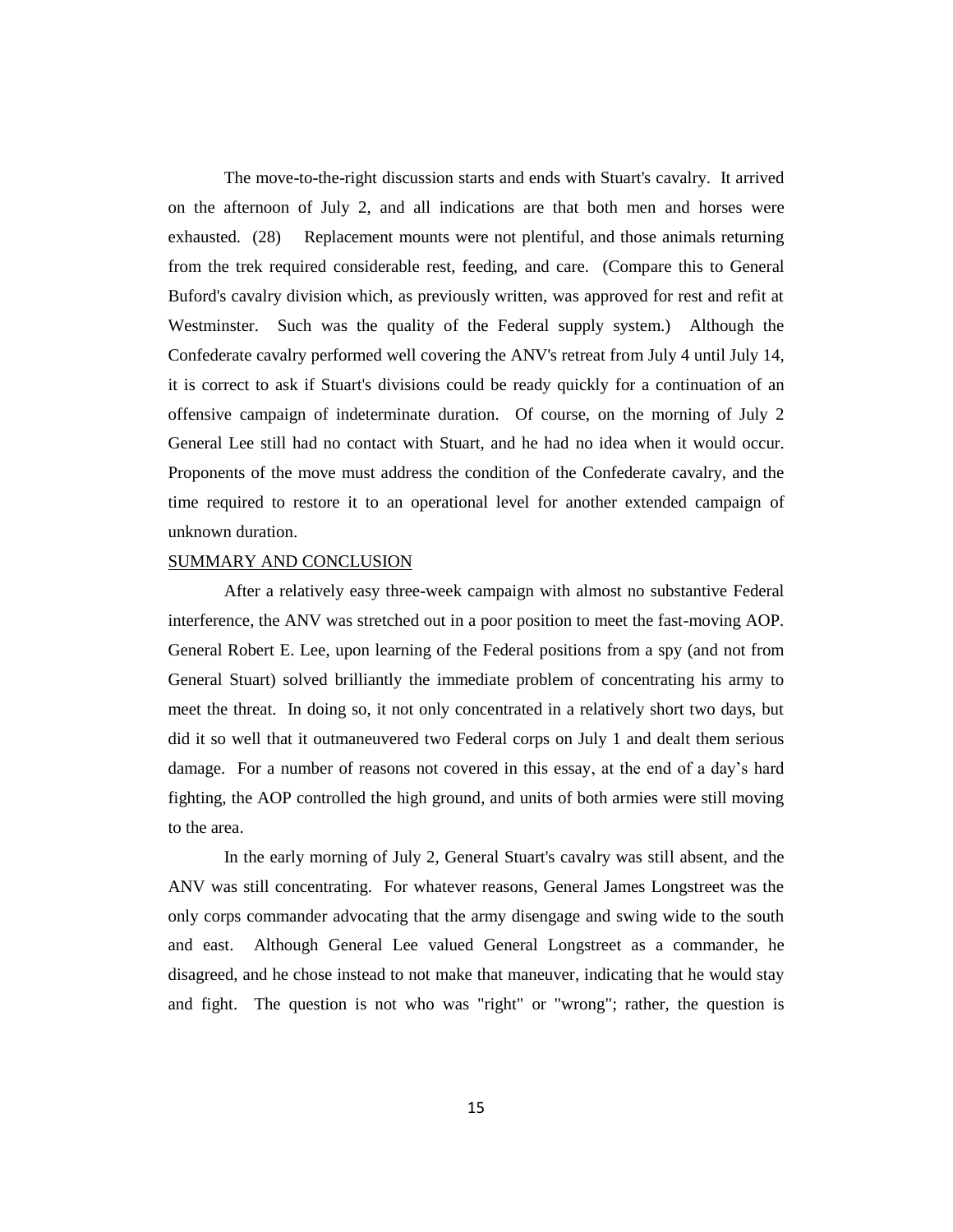whether General Lee's decision was militarily sound *based on what he knew on the morning of July 2*.

The evidence indicates that it was sound militarily based on its own merits. Further, the analysis presented herein shows that a strategic maneuver south and east would be difficult based largely on geographic and logistical decisions not generally investigated. The battle having started, daybreak presented few options and many unknowns. General Lee chose the course which, in his mind, minimized the unknowns with the primary mission of defeating the opposing army. In short, staying put presented General Lee with fewer problems, less risk, and more control than in making the move.

This conclusion, however, has limits. First, stating that General Lee's decision was sound does not mean that General Longstreet was "wrong." The efficacy of the choice-not-taken can never be proved, and neither should the accusation of "incorrectness" be made. This essay does not do so.

Second, an assumption of this essay is that History should judge decisions based on what the participants knew when they made those decisions and to filter out the effects of hindsight on those decisions. Concluding that General Lee's decision was sound does not mean it caused the defeat or that it caused other decisions in that battle. It is one of a sequence of decisions and actions, each of which sets the stage for the next. After deciding to not maneuver south (or north for that matter), General Lee could have attacked, awaited a Federal attack, or retreated. It is irresponsible to blame other decisions or actions, good or bad, on this singular decision. As an extreme, fabricated example, to ascribe the Confederate brigade deployment in Pickett's Charge to General Lee's decision on July 2 is to ignore all intervening events, and this is not good historical analysis. Yet, some believe that the decision to ignore Longstreet's advice led naturally to the defeat, and this extension is no more valid than the previous example.

The hope is that Lee's decision presented herein receives proper historical and analytical analysis, free from speciousness, forlorn hope, and blame. As such, deeper analysis beyond that presented herein is welcome, if not for historical precision (which should be the goal), but to give General Lee overdue recognition for performing his duty properly on the morning of July 2, 1863.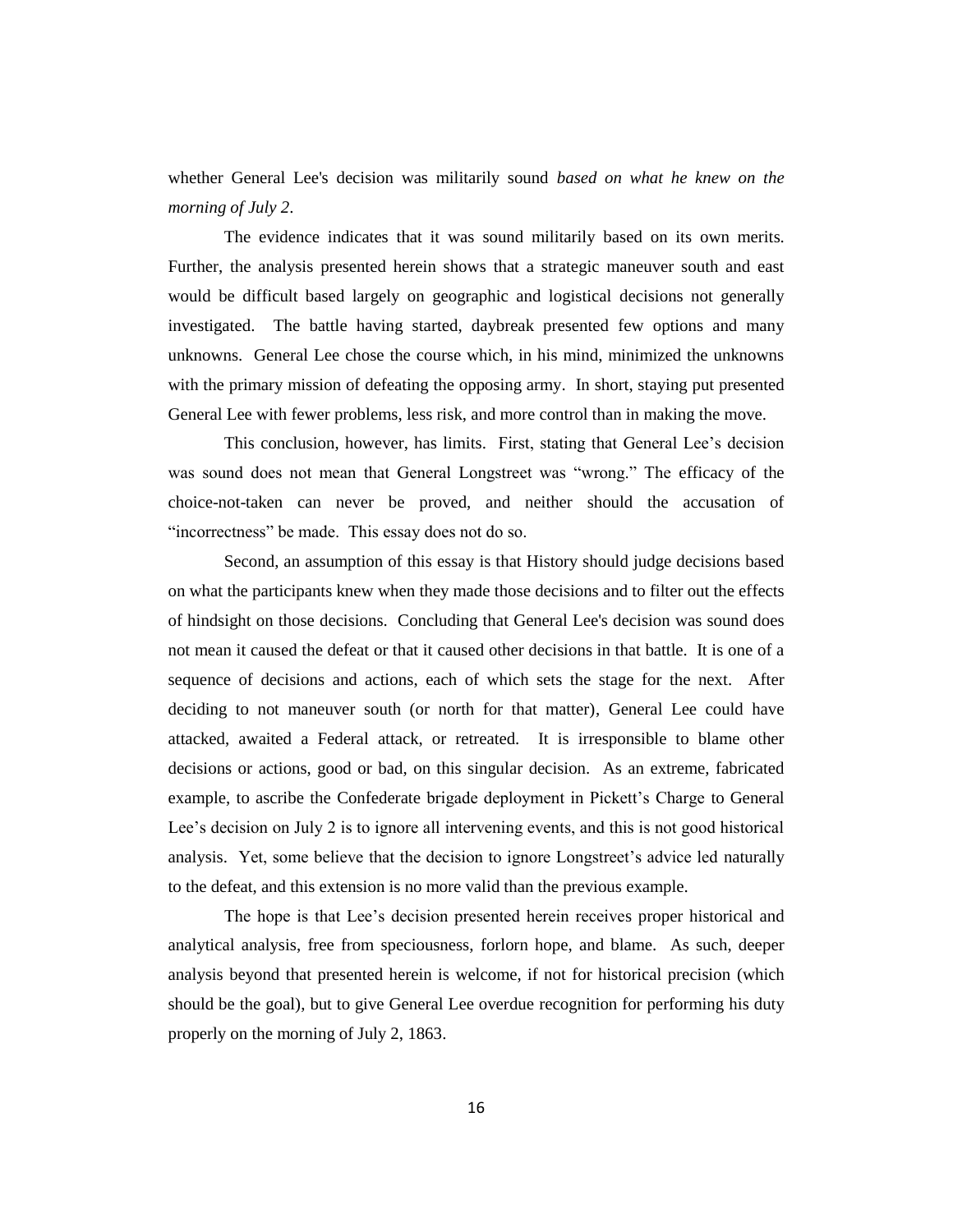## REFERENCES

1 Jeffrey C. Hall, *The Stand of the Union Army at Gettysburg* (Bloomington, IN: Indiana University Press, 2003, p. 85 Map 3-6 Confederate strategic redeployment possibilities.

2 Glenn Tucker, *Lee and Longstreet at Gettysburg* (Dayton, Ohio: Morningside Bookshop, 1982), Chap 4, pp. 50-70.

3 Scott Bowden and Bill Ward, *Last Chance for Victory: Robert E. Lee and the Gettysburg Campaign* (Cambridge, Massachusetts: Da Capa Press, Perseus Groups Books, 2001), pp. 226-238.

4 Tucker, *Lee and Longstreet at Gettysburg,* p. 54.

5 Harry W. Pfanz, *Gettysburg: The Second Day* (Chapel Hill, North Carolina: The University of North Carolina Press, 1987), p. 27.

6 Douglas Southall Freeman, *Lee's Lieutenants,* 3 volumes (New York: Schribner, 1944), 3: 109.

7 Jeffrey D. Wert, *General James Longstreet: The Confederacy's Most Controversial Soldier: A Biography* (New York: Simon & Shuster, 1993), p. 258.

8 Bowden and Ward, *Last Chance for Victory*, p234.

9 *Ibid*. p. 197-198.

10 *Ibid*. p. 143.

11 Harry W. Pfanz, *Gettysburg: The First Day* (Chapel Hill, North Carolina: The University of North Carolina Press, 2001), pp. 350-351.

12 Glenn Tucker, *High Tide at Gettysburg* (New York: Konecky and Konecky, 1958), Chap 15, p. 223.

13 Bowden and Ward, *Last Chance for Victory*, p. 234-235.

14 Coddington, Edwin B., *The Gettysburg Campaign: A Study in Command,* Charles Scribner's Sons, New York, 1968, pp. 542, 555, 810-811 Footnotes 25, 27, 33.

15 *Ibid*. p. 265.

16 *Ibid*. p. 265.

17 1858 Map of Adams County, Drawn from Actual Survey by G.M. Hopkins, CE. Traced from an original print for the Adams County Historical Society.